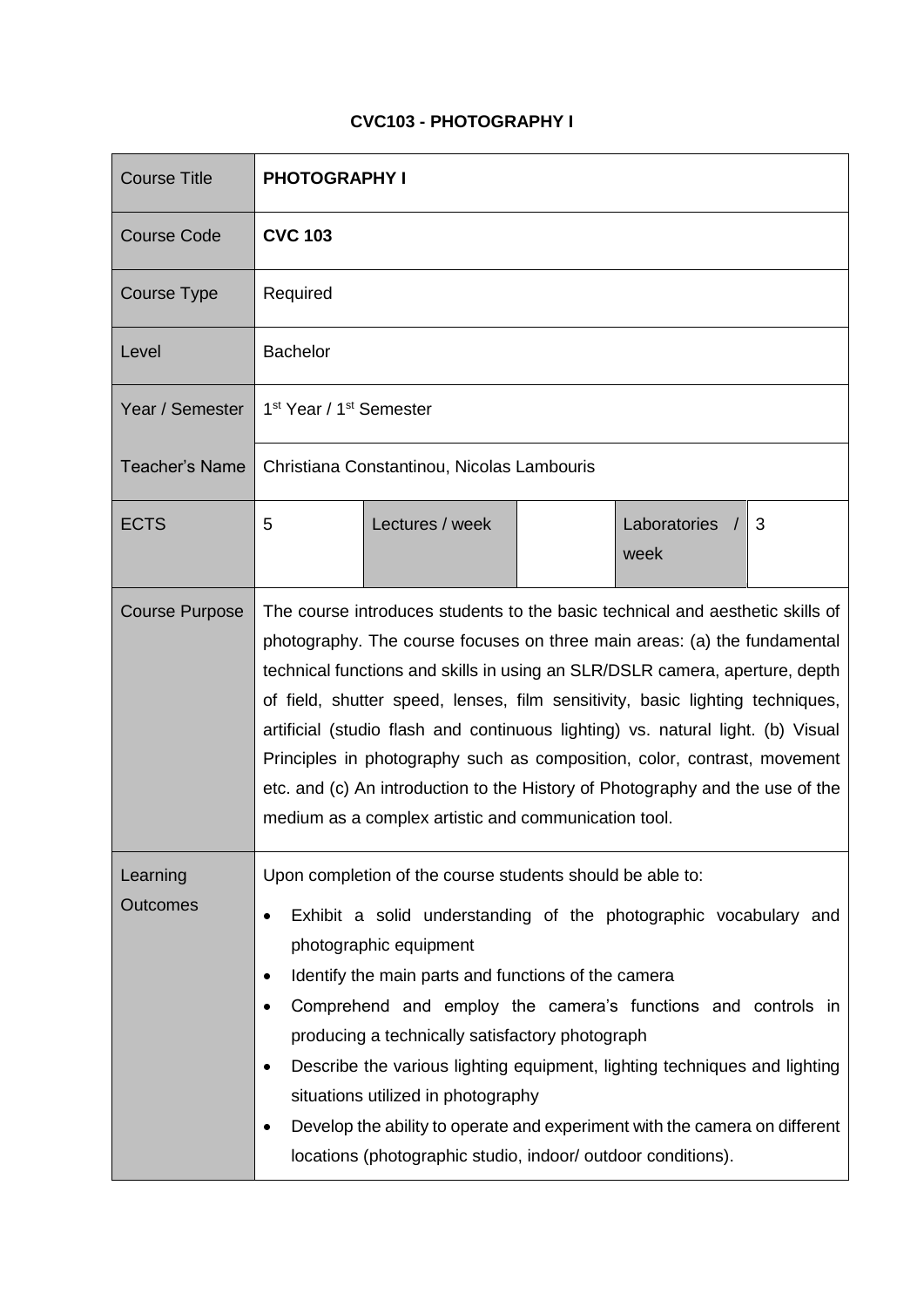|                       | Outline the various photographic genres and photographic techniques<br>٠<br>Analyse and discuss the main visual principles of a photographic image<br>٠<br>Participate in discussions and analysis of the photographic image.<br>٠<br>Identify the various approaches used in the analysis of the photographic<br>$\bullet$<br>image.<br>Produce a photographic portfolio/photographic exercise based on the<br>photographic assignments                                                                                                                                                                                                                                                                                                                                                                 |              |                                                                                                                                                                                                                                                                                                                                                                                                                                                                                               |  |  |
|-----------------------|----------------------------------------------------------------------------------------------------------------------------------------------------------------------------------------------------------------------------------------------------------------------------------------------------------------------------------------------------------------------------------------------------------------------------------------------------------------------------------------------------------------------------------------------------------------------------------------------------------------------------------------------------------------------------------------------------------------------------------------------------------------------------------------------------------|--------------|-----------------------------------------------------------------------------------------------------------------------------------------------------------------------------------------------------------------------------------------------------------------------------------------------------------------------------------------------------------------------------------------------------------------------------------------------------------------------------------------------|--|--|
| Prerequisites         | None                                                                                                                                                                                                                                                                                                                                                                                                                                                                                                                                                                                                                                                                                                                                                                                                     | Corequisites | None                                                                                                                                                                                                                                                                                                                                                                                                                                                                                          |  |  |
| <b>Course Content</b> | 1. The SLR/DSLR Camera: Understanding the Technical Functions of<br>the Camera                                                                                                                                                                                                                                                                                                                                                                                                                                                                                                                                                                                                                                                                                                                           |              |                                                                                                                                                                                                                                                                                                                                                                                                                                                                                               |  |  |
|                       | Students are introduced to the basic technical aspects, parts and functions of<br>an SLR/DSLR camera. Through visual presentations and workshops students<br>are familiarized with the different camera types, the basic parts of a camera,<br>the function of a digital vs. film camera, the concept and science behind<br>recording light as image. Students learn the main technical aspects<br>necessary for operating a camera and producing a successful photograph<br>such as: aperture, depth of field, shutter speed, film sensitivity (ISO), lenses,<br>focal length, color temperature and metering light. In addition, workshops on<br>natural light, studio lighting (flashes, continuous lighting), the use of light as<br>an artistic expression, provide additional technical expertise. |              |                                                                                                                                                                                                                                                                                                                                                                                                                                                                                               |  |  |
|                       | 2. Digital Imaging and Photography                                                                                                                                                                                                                                                                                                                                                                                                                                                                                                                                                                                                                                                                                                                                                                       |              |                                                                                                                                                                                                                                                                                                                                                                                                                                                                                               |  |  |
|                       | stock options, sizes etc.                                                                                                                                                                                                                                                                                                                                                                                                                                                                                                                                                                                                                                                                                                                                                                                |              | Students are introduced to the basic workflow of digital images: recording,<br>saving transferring of digital files, types of digital files (JPEG, TIFF, PSD).<br>Basic introduction in Photoshop, Lightroom and Adobe Bridge as the industry<br>standard software for Digital Photography. The course offers an introduction<br>in working and processing digital files to final ready-to-print photographs.<br>Students will also be familiarized in printing methods and techniques, paper |  |  |
|                       | 3. Viewing Photographs: Photography & Visual Principles                                                                                                                                                                                                                                                                                                                                                                                                                                                                                                                                                                                                                                                                                                                                                  |              |                                                                                                                                                                                                                                                                                                                                                                                                                                                                                               |  |  |
|                       |                                                                                                                                                                                                                                                                                                                                                                                                                                                                                                                                                                                                                                                                                                                                                                                                          |              | Through visual presentations, discussions, and critical examination of artists'<br>work, students are introduced to the fundamental visual principles and how                                                                                                                                                                                                                                                                                                                                 |  |  |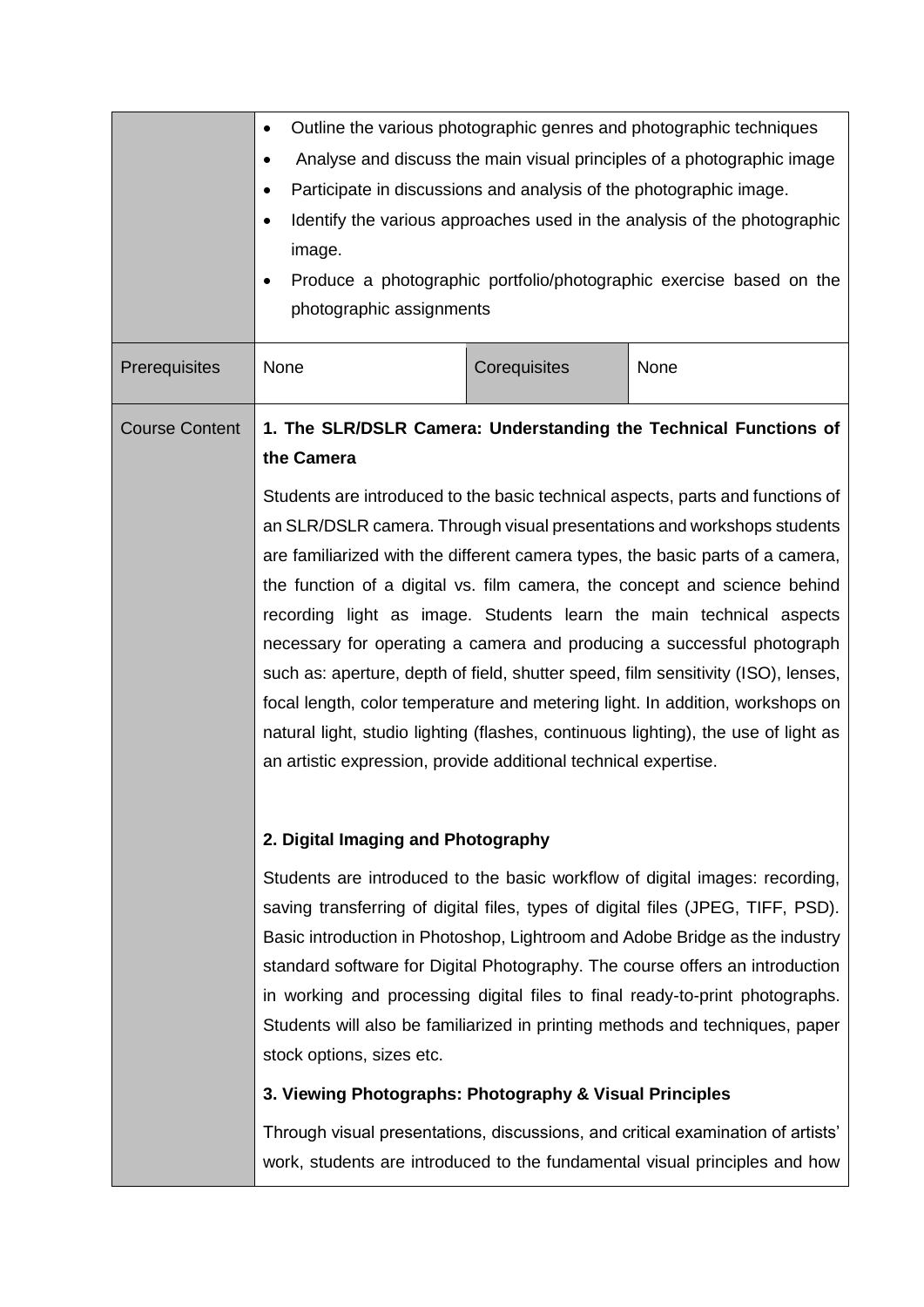| do these apply onto a photographic frame. Issues to be discussed are<br>composition, layering, textures, movement, perspective, contrast, color<br>photography, black and white photography etc. Students will also engage in<br>a critical examination of the different photographic styles and techniques<br>applicable in various photographic genres such as: advertising photography,<br>product photography, landscape photography, portrait photography etc. The<br>course also introduces students to the methodologies of viewing, examining<br>and analyzing a photograph as a visual object as well as a visual signifier. |
|---------------------------------------------------------------------------------------------------------------------------------------------------------------------------------------------------------------------------------------------------------------------------------------------------------------------------------------------------------------------------------------------------------------------------------------------------------------------------------------------------------------------------------------------------------------------------------------------------------------------------------------|
| 4. Photography: History of the Medium & Photographic Genres                                                                                                                                                                                                                                                                                                                                                                                                                                                                                                                                                                           |
| Students are introduced to the medium of photography, both as a technical<br>apparatus as well as a complex artistic, communication and commercial tool.<br>The course introduces students to basic historical examination of the medium<br>of photography in relation to technological advancements, artistic trends,<br>cultural and social contexts. The various is photographic genres are<br>examined via artists' bodies of work.                                                                                                                                                                                               |
| The theoretical and technical course content is delivered through:                                                                                                                                                                                                                                                                                                                                                                                                                                                                                                                                                                    |
| Photographic workshops: studio-based workshops and demonstrations on<br>camera functions, equipment and techniques.                                                                                                                                                                                                                                                                                                                                                                                                                                                                                                                   |
| Visual Presentations: visual presentations on photographic techniques and<br>processes. Visual presentations of photographic work is also utilized to<br>discuss technical issues, artistic visions and imaging standards, which<br>encourages critical discourse and discussion.                                                                                                                                                                                                                                                                                                                                                     |
| Theory Lectures: Specialized theory lectures and presentations on the History<br>of Photography, the medium of photography and artists' work.                                                                                                                                                                                                                                                                                                                                                                                                                                                                                         |
| Project Briefings and Project Critiques: extended project/assignment<br>briefings, using visual examples of work, descriptions and discussions on the<br>subject matter assist students in comprehending the context, content and<br>technical requirements of the assignment. The student assignments work<br>presentation is done in a formal group/class critique, in which group<br>discussion and evaluation is encouraged as another form of learning.                                                                                                                                                                          |
|                                                                                                                                                                                                                                                                                                                                                                                                                                                                                                                                                                                                                                       |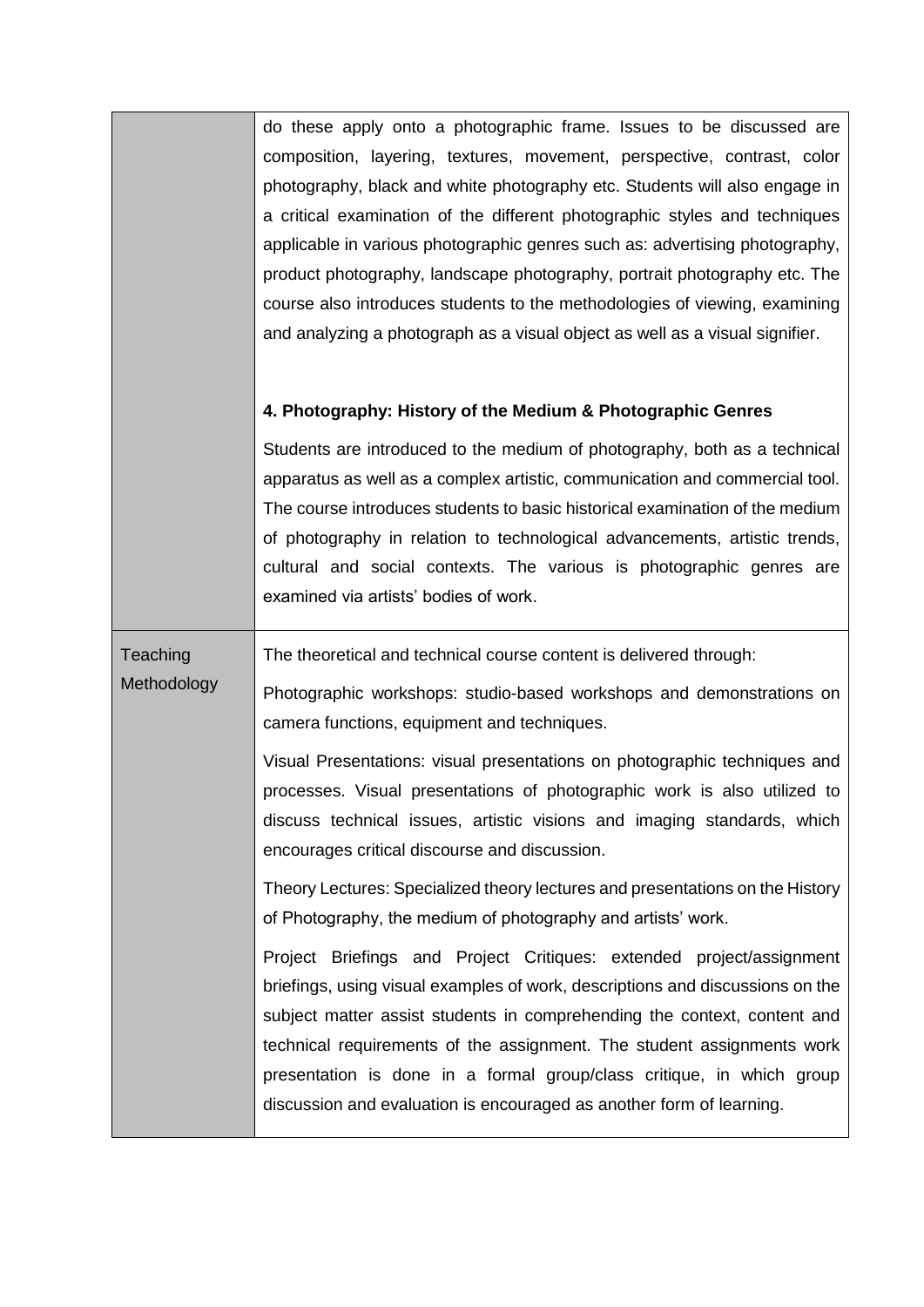|                     | Tutorials: Individual and/or group tutoring and guidance, supplementary of the<br>scheduled classes and studio-hours.                                                                                                                                                                                                                                                                                                                                                                                                                                                                                                                                                                                                                                                                                                                                                                                                                                                                                                                                                                                                                                                          |
|---------------------|--------------------------------------------------------------------------------------------------------------------------------------------------------------------------------------------------------------------------------------------------------------------------------------------------------------------------------------------------------------------------------------------------------------------------------------------------------------------------------------------------------------------------------------------------------------------------------------------------------------------------------------------------------------------------------------------------------------------------------------------------------------------------------------------------------------------------------------------------------------------------------------------------------------------------------------------------------------------------------------------------------------------------------------------------------------------------------------------------------------------------------------------------------------------------------|
|                     | E-learning Presentations: Students have access to electronically based<br>learning and teaching where lectures are made available to them online as<br>well as additional references to documentaries, videos and links of interest<br>related to photography.                                                                                                                                                                                                                                                                                                                                                                                                                                                                                                                                                                                                                                                                                                                                                                                                                                                                                                                 |
| <b>Bibliography</b> | Reference Bibliography:                                                                                                                                                                                                                                                                                                                                                                                                                                                                                                                                                                                                                                                                                                                                                                                                                                                                                                                                                                                                                                                                                                                                                        |
| (References)        | 1. Ang, T. Fundamentals of Photography: The Essential Handbook for Both<br>Digital and Film Cameras. Knopf, 2008. ISBN: 9780375711572<br>2. Berger, G. D. Understanding a Photograph (Penguin Modern Classics).<br>Penguin Books, 2013. ISBN: 9780141392028<br>3. Bright, S. Art Photography Now (Second Edition). Thames & Hudson,<br>2011. ISBN: 9780500289426<br>4. Fox, A., Sawdon, R. (Eds.). Langford's Basic Photography: The Guide for<br>Serious Photographers (10 <sup>th</sup> Edition). Routledge, 2015. ISBN:<br>9780415718912<br>5. Freeman, M. 50 Paths to Creative Photography: Style & Technique. Ilex<br>Press, 2016. ISBN: 9781781573471<br>6. Freeman, M. Capturing Light: The Heart of Photography 1st Edition.<br>Routledge, 2014. ISBN: 9780415843331<br>Hunter, F., Biver, S., Fuqua, P. Light Science & Magic: An Introduction to<br>7.<br>5 <sup>th</sup><br>Photographic<br>Lighting<br>Edition.<br>Routledge,<br>2015.<br>ISBN:<br>9780415719407<br>Laing, G. In Camera: Perfect Pictures Straight out of the Camera. Ilex<br>8.<br>Press, 2017. ISBN: 9781781573617<br>Taylor, D. Digital Photography Complete Course: Learn Everything You<br>9. |
|                     | Need to Know in 20 Weeks. DK, 2015. ISBN: 9781465436078                                                                                                                                                                                                                                                                                                                                                                                                                                                                                                                                                                                                                                                                                                                                                                                                                                                                                                                                                                                                                                                                                                                        |
| Assessment          | Overall, the course is evaluated as follows:<br><b>Final Assessment 34%</b><br>Design Intelligence 40%,<br>Research and Methodology 20%,<br>Experimentation and Analysis 20%,                                                                                                                                                                                                                                                                                                                                                                                                                                                                                                                                                                                                                                                                                                                                                                                                                                                                                                                                                                                                  |